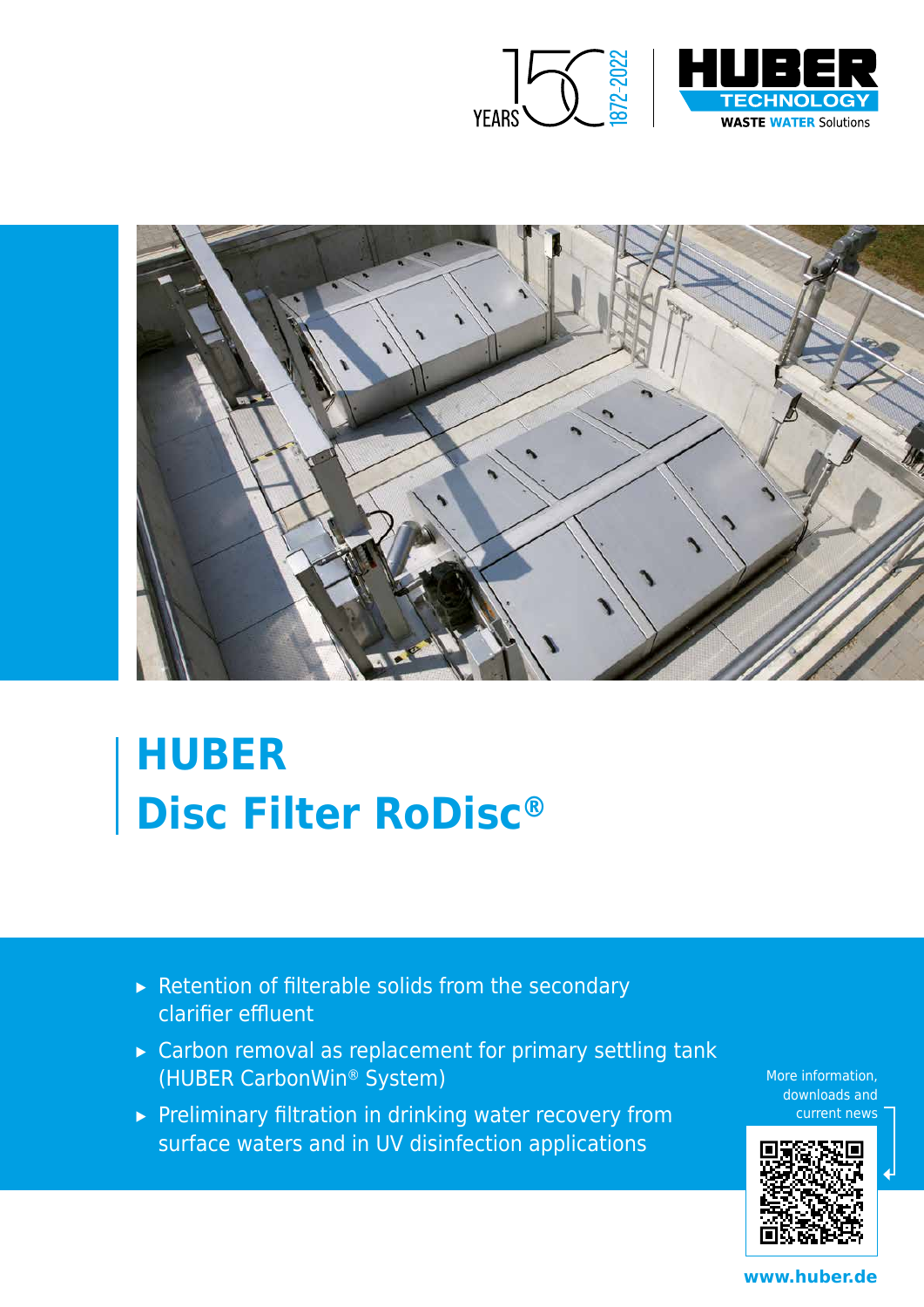### **The challenge**

High hydraulic loads, insufficient tank depth and poor settling behaviour of the activated sludge are the most common causes for the poor performance of secondary clarifiers. Frequently, secondary clarifiers are even unable to reliably ensure the solids retention required. Overflow of flocks increases COD, BOD and phosphorus loads in the effluent and receiving watercourse with the result of higher wastewater fees.

A subsequently installed filtration system is a quick, efficient solution in order to achieve separation of suspended material, such as sludge flocks. Combined with preceding precipitation and flocculation a micro screen provides an easy-to-implement means for the reduction of phosphorus in effluents to very low concentrations. This prevents eutrophication of waters and excessive growth of algae and water plants.

### **The solution**

Our HUBER Disc Filter RoDisc® is a filtration plant and consists of up to 35 vertical discs installed on a horizontal shaft. Up to 65% of the disc surface is submerged in the filtrate during operation.

Each filter disc consists of 12 individual plastic segments equipped with two filter plates each. The filter plates are covered with filter mesh on both sides. A thermal process is applied to fix the mesh. Each segment can be exchanged individually in case the mesh should be damaged. The finest available mesh size is as small as 10 µm.

Due to its small space requirement and modular design the HUBER Disc Filter RoDisc® can be tailored to suit any specific site requirements.

### **The function**

The HUBER Disc Filter RoDisc® is a gravity-flow filtration system. The wastewater to be treated flows into the horizontal shaft and from there through openings into the filter discs which the water passes from inside to outside. The filter discs remain in rest position at first during the filtration process. The solids are retained on the inner disc surfaces, which leads to gradual blinding of the mesh, resulting in an increasing pressure differential. An overflow weir ensures that the water level in the tank remains virtually constant. The upstream water level rises as the blinding process progresses. When the predefined maximum pressure differential has been reached, the solids are removed automatically from the filter surfaces. The filter material is cleaned by spray nozzle bars. The solids are removed by the slow rotation of the filter discs combined with the high-pressure water jets which wash the filtrate through the mesh from inside to outside without the need to use fresh water as filtrate is used for backwashing. The spray water and the solids contained are collected in a trough and discharged axially from the machine. The filtration process runs on continuously whilst the filter discs are being cleaned.

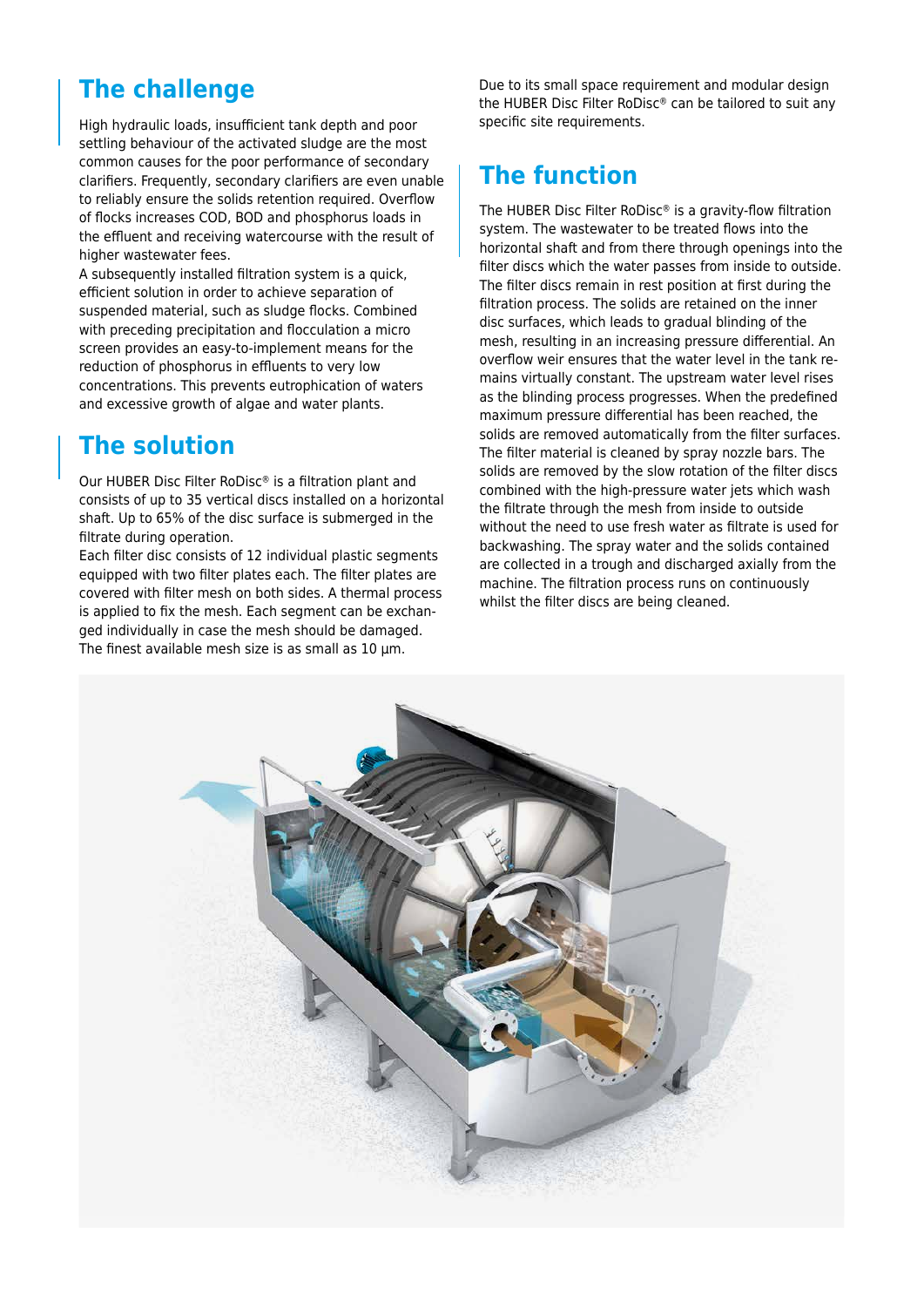## **The applications**

#### **Filtration of biologically treated wastewater**

The HUBER Disc Filter RoDisc® is frequently utilised for the separation of fine suspended material from biologically treated wastewater within municipal and industrial applications, especially if secondary clarifiers work insufficiently because they are too small or the settling behaviour of the activated sludge is poor for example. Our HUBER Disc Filter RoDisc® reliably achieves effluent values which are significantly better than the required limit values for filterable solids. Furthermore, it achieves a further significant reduction of phosphorus concentrations.

#### **Filtration to protect or increase the efficiency of downstream treatment systems**

A virtually solids-free flow is a prerequisite for effective and efficient as well as trouble and maintenance free operation of some subsequent treatment steps, such as UV disinfection or membrane filtration. Our micro screens significantly reduce the concentration of suspended material. Investment and operation costs are more than compensated because micro screening saves money for downstream systems.

#### **Treatment of water and wastewater in industries**

Due to new legislation concerning direct or indirect wastewater discharge, advanced wastewater treatment at source is required. Removal of solids is also required for wastewater recycling because service and process water must be virtually solids-free.

Special applications:

- ▸ Wastewater within paper and pulp industry
- ▸ Wastewater within plastic processing industries
- ▸ Treatment of service and process water, closing water
- ▸ loops (e.g. in food and chemical industry)
- ▸ Removal of microplastics



Excellent separation of fine solids from the wastewater flowing through the filter mesh with its small apertures.



Activated sludge flocs sometimes are insufficiently retained by the secondary clarifier.